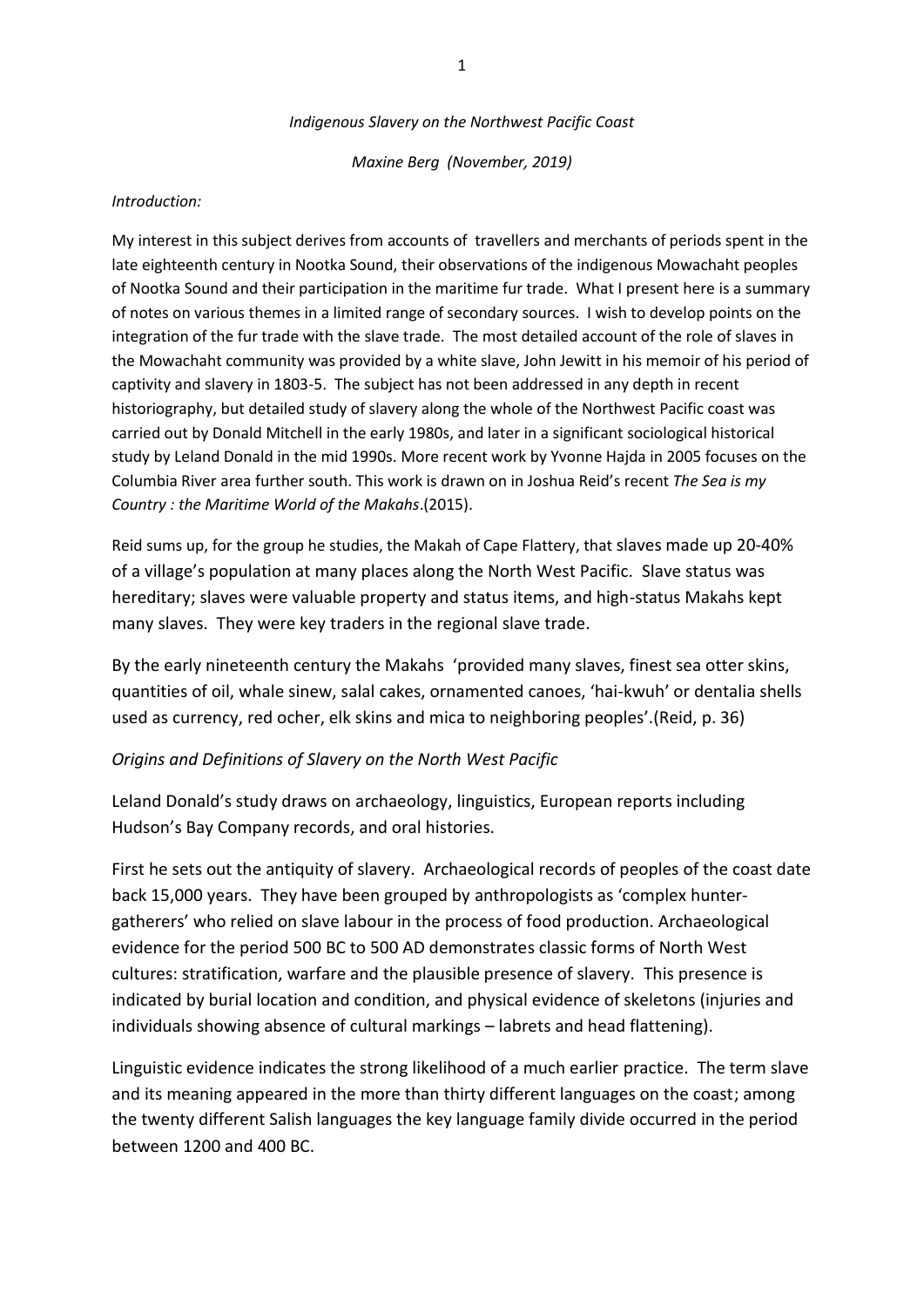European accounts in the eighteenth century indicated that slavery was well-integrated in the various North West cultures all the way up the coast. A summary of a Nootka text referred to events prior to 1785: 'The people of Ucluelet Arm decide they need a river, so as to be able to trap salmon in season. A party is sent out to visit and eat with the neighboring tribes to determine who has the best salmon. They decide on Namint. After two raids, the Namint people give the Ucluelet a woman as a ransom to purchase peace, but both sides continue to plan raids. The Ucluelet strike first, killing all the chiefs and taking slaves. Namint territory and ceremonial rights are apportioned to those who killed the original holders.'

# *Characteristics of Slavery*

Donald sets out the features of this slavery in kin-based societies without state structures:

Slave status was permanent and hereditary; the origin and maintenance of slave status is violent domination; slaves are alienated from their birth communities, and they are dishonoured persons. 'To be alienated from a kin group is the most severe of fates in a kin-based society.' (p. 71)

Slaves were seized by force in war or predatory warfare with the aim of slave-taking. They were also acquired in transactions, both carried out most often against communities in relatively close proximity, but with slaves then traded over long distances from one community to the next, and even in a long-distance direct trade.

There is also evidence of long-distance military expeditions, especially from Tlinget and Haida territory as far as the Salish groups in the Gulf of Georgia and Puget Sound, a distance of 1,000 km. Direct trade could also take place over great distances. Nuu-chah-nulth peoples from the Nootka Sound area traded slaves to the Makah, the Quileute and the Quinault, who in turn traded them on to the Chinook in the Columbia River area. The Chinook in the Lower Columbia River area recounted to the captain of a British trading vessel in 1795 their slave taking raid to an area that was 150-230 miles upriver followed by ten days paddling on a lake. They killed all the men in the large village on the other side of the lake and took the women and children as slaves back to the Chinook.

Many of the slaves were women and children; female labour was needed in processing and preserving salmon; they did all the menial labour – water and wood gathering, and food foraging and planting, and cooking; they were prostituted to European sailors by their titleholders; male slaves did canoe and housebuilding and fighting with their masters in war; both genders paddled canoes, some of these sea-faring and carrying 40 persons.

Above all, these slaves were part of a system of wealth. A slave became part of a vast pool of valuables that moved from group to group through trade, gift or theft. That wealth was turned into status. (Mitchell, p. 46). Slaves were accumulated and given away at ceremonies and potlatch. They were a high-status commodity. 'High status Makahs kept many slaves' (Reid, p. 10). Via both their labour and their role as capital and status goods, they contributed to their masters' ability to function as elites. In the villages studied in the Columbia River area by Hajda, 47% were slaves in the village by Fort George under Concomly's control; the next greatest in concentration was Kiesno's village with 31% slaves. Both were leading chiefs, and owning slaves bolstered the owner's status. (Hajda, p. 580).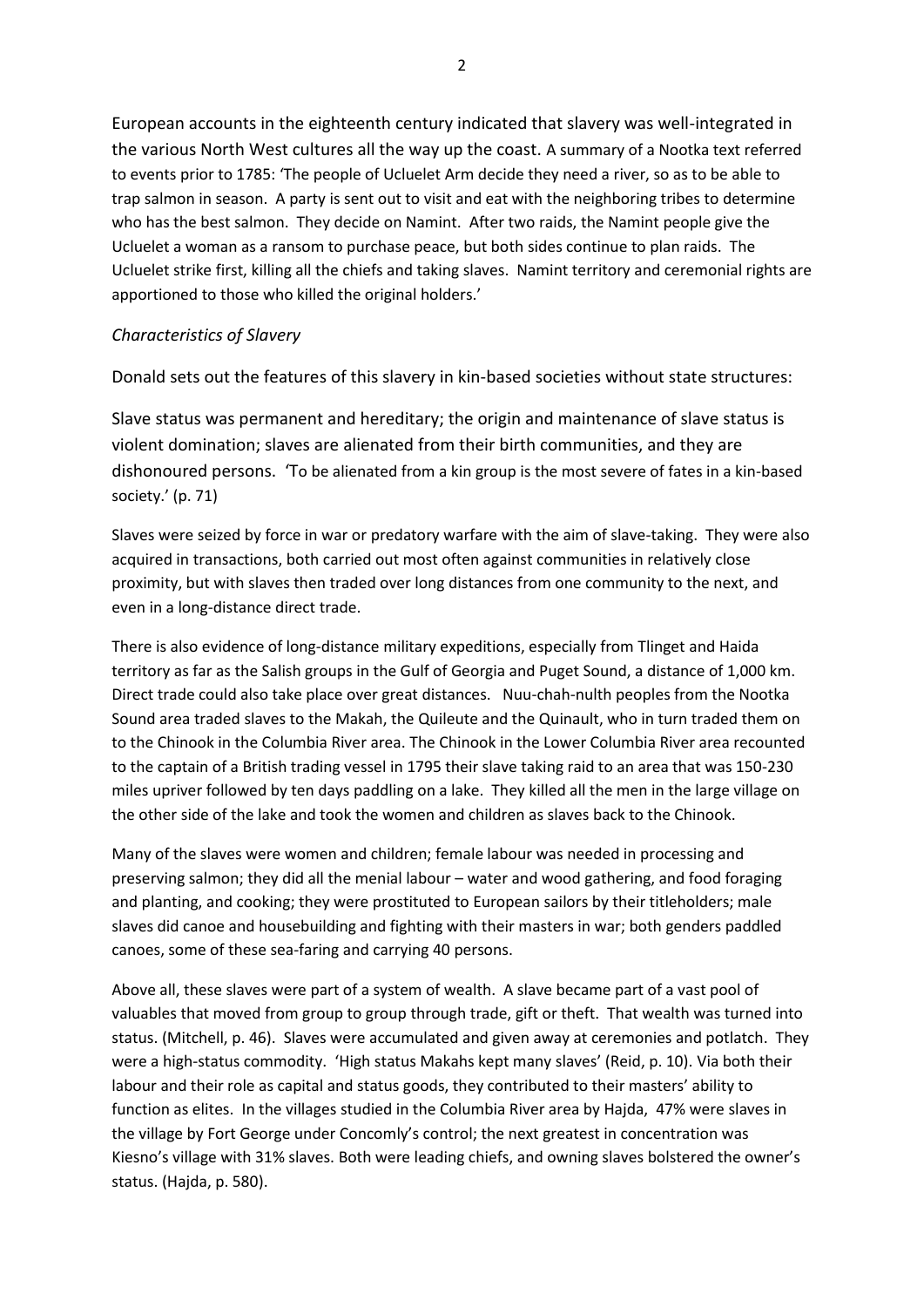James Douglas's census of indigenous communities interacting with the Hudson's Bay Company in 1853 was compiled from reports of company agents in the 1830s and 1840s. These reports estimated Mohawchaht and Nuu-chah-nulth slavery as comprising c. 25-30% of villages; this was on a par with proportions in the northern part of the region (Donald, p. 19). Among the Mowachaht at Nootka Sound, the chief, Maquinna had c. 50 slaves; other title holders no more than 12. Among the Makah further south in Cape Flattery, one man owned at least 12 slaves; among the Quinault, one titleholder had c. 30, but most held 2 or 3. Further north, among the Haida, two chiefs owned at least between 10 and 12. The typical Coast Salish household was 10-20 persons in mid-nineteenth century; two or three slaves among these made for a significant addition to its productive capacity.(p. 15 of 15)

#### *Slave Transactions*

#### Slaves and the Fur Trade

The long existence of the slave trade does not mean that it did not change over time, and after encounter, the trade became closely entangled with the fur trade. Prices of slaves that appear in European records in the early nineteenth century were most often quoted in numbers of furs or blankets.

The sea otter furs so avidly demanded by Euro-American traders at Nootka Sound to feed a trade to China brought nearly three hundred ships to the coast in the last twenty years of the eighteenth century. The sea otters around Nootka Sound, the main stopping off point into the mid 1790s, were rapidly depleted. The Mowachaht peoples were well-placed geographically to trade with Europeans, but soon lacked the quantities of their vital trade good. They turned to an intermediate trade for the furs with groups further along the coast; a vital trade good in exchange for additional furs was slaves. The local trade networks for slaves intensified in the early nineteenth century. As Donald argues, 'only high level of external demand for furs could have supported local trade networks on anything like the nineteenth-century scale'. (Donald, p. 228).

Certainly the maritime fur trade intensified the slave trade; by the time of the land-based fur trade era, the slave trade was significant and reliant on native middlemen. The founding of trading forts was one major factor. These brought many diverse groups of indigenous peoples to central meeting points. Hajda argues , 'the area in which trading posts were built, from the mouth of the Columbia well into Alaska, coincides with the area in which the strictest form of dependent labour – slavery – prevailed.' (Hajda, p. 583). Trading posts at Astoria in 1811 and Fort Vancouver in 1825 provided another major factor increasing the north- south direction of the slave trade. Hajda asks: 'the Euro-American trade stimulated trade and competition for wealth among Indians; did it also make slavery more restrictive?' (p. 583)

On the north of the coast in Tlingit territory, Hudson's Bay Company records from 1840 provide detailed evidence and European perception of the slave trade in 1840. The records from 1840 complained of the competition of its own agents for furs with indigenous slave traders. In James Douglas's words:

'the species of property most highly prized among the natives of Tako [Takyu Tlingit] is that of slaves, which in fact constitutes their measure of wealth…[S]laves being through this national perversion of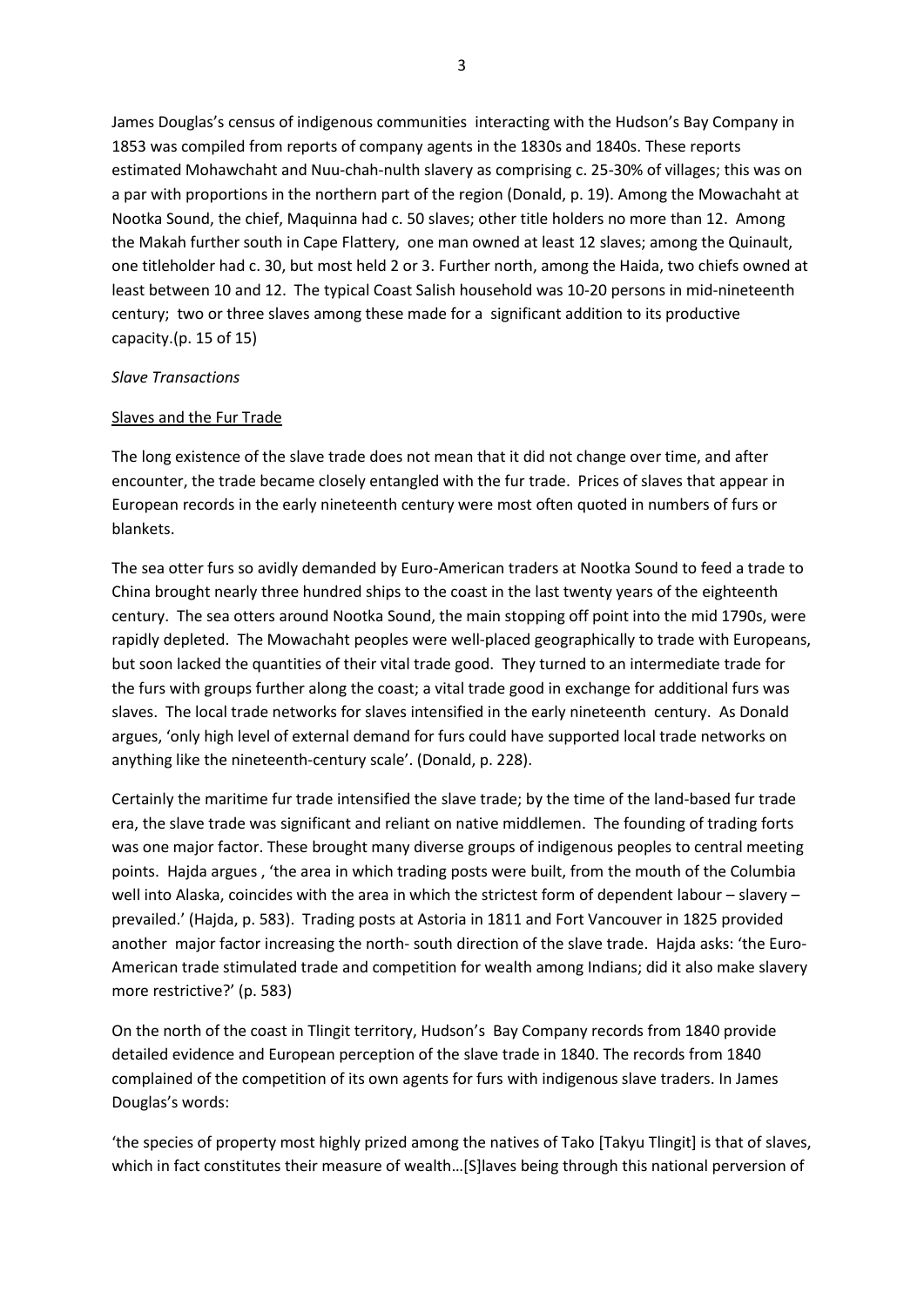sentiment, the most saleable commodity here, the native pedlars, come from as far south as Kygarnie [Kaigani Haida] with their human assortments and readily obtain from 18 to 20 skins a head for them. The greater number of these slaves are captives made in war, and many predatory excursions are undertaken not to avenge international aggressions, but simply with a sordid view to the profits that may arise from the sale of the captives taken.

This detestable traffic, and the evils it gives rise to, are subjects of deep regret to us, and we know of no remedy within our power, as we would use it were it only for the sake of our own interest, which is thereby seriously affected, as the Tako [Taku Tlingit] skins are traded before our very eyes and carried off from our very door, by means of a description of property that we cannot compete in.'. (Donald, p. 226)

The Hudson Bay Company competed with the slave traders for the furs they sought.

What was the source of the native demand for slaves? Donald argues this was explained not by local demand, nor even by competition for furs amongst Europeans and Americans. A further significant factor was a strong native demand for slaves external to the coast. By the nineteenth century, with the extension of the land-based fur trade in the region, the key source of furs for maritime groups were communities further inland; these groups, in turn wanted slaves. There was a great demand by 'Inland Indians' who traded with the Stikine and who were their principal source of furs – Taku probably trades slaves to the Inland Tlingit, so did Chilkat to the Southern Tutchone.' (Donald, p.228)

European impact affected the slave trade in other ways. By the 1830s the impact of disease and population decline in many communities further intensified the demand for slaves. The trading posts and the Hudson's Bay Company generated their own food demands. Reid reports that by the early 1850s Makah slaves were raising more than a hundred tons of potatoes annually from seed from the HBC. The Makah consumed some and traded the rest to company posts and passing vessels. (Reid, p. 113).

## *Economic Impact*

## Slave costs

Leland Donald found 146 records giving details of an exchange rate for furs. Most of his data falls between the 1820s and 1840s. He provides sets of examples of exchange for furs, for coppers and for prestige foreign and ceremonial goods. The records for furs indicate an exchange of between 15 and 25 beaverskins for a slave in the 1820s. One copper in 1840 exchanged for on average 8-10 slaves. Wide varieties of other goods were exchanged: for example five slaves for a cape with dentalia, three for an iron hammer, five for a copper labret. The level of these exchanges varied up the coast.

Donald argues that the number of slaves in many North West Coast communities was large enough to have a considerable impact on those communities, and on the economic, social and political circumstances of their owners. He concludes that North West Coast communities in early parts of the nineteenth century did have enough slaves relative to their size to merit them as large-scale slave systems.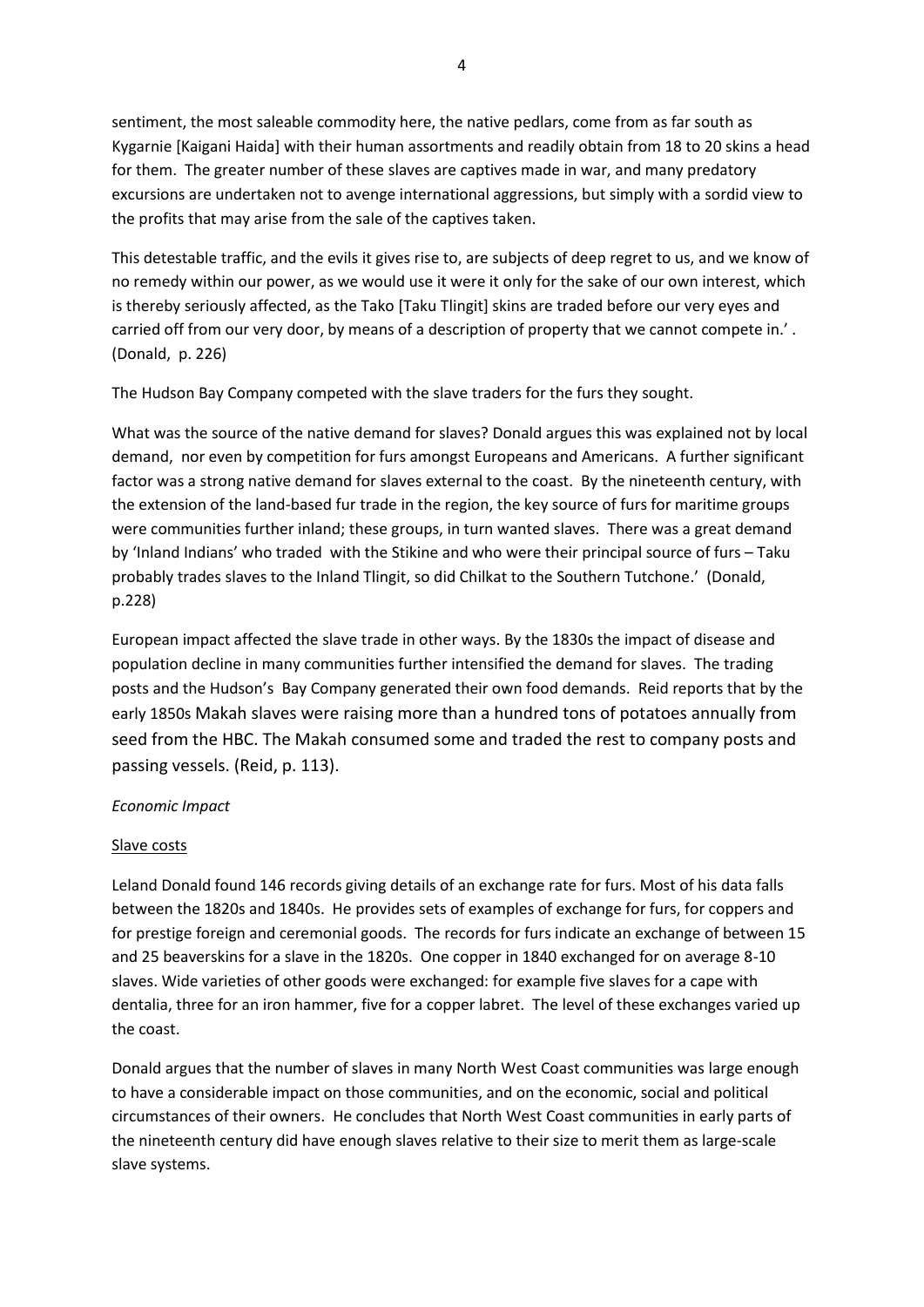We can also look at the scale of the trade in relation to the returns of the Hudson's Bay Company. Trading posts in the northern Northwest Coast , the area north of Vancouver Island traded the equivalent of 7,251 beaver skins in 1840; this was also equivalent to 403 slaves. The HBC census at this time estimated an indigenous population of c. 50,000; by a conservative estimate 5% (2,500) were slaves. If only 10% of these slaves changed hands for furs, value of the furs involved represented well over half the 1840 fur returns of the HBC. (Donald, pp. 226-8).

## *Changes over Time*

We can investigate changing European perceptions of indigenous slavery between the eighteenth and the nineteenth centuries. One avenue to investigate is the approach taken to the taking of indigenous vs. non-native slaves. The Spanish during the 1780s bought a number of children from the Mowachaht in Nootka Sound; these were clearly slave children. They believed the Mowachaht practiced cannibalism, and buying these children saved them from death, and sent them to religious training in Mexico. There are also some cases of Euro-American ships buying indigenous slaves to trade further along the coast, or of giving passage to indigenous slave traders to do so. There are a number of accounts of non-native slaves taken by various indigenous groups along the coast. Special efforts were made to rescue these 'white' captive slaves. John Jewitt's captivity narrative of 1803-5 became one of the classic captivity narratives later sold on the East Coast. There were later accounts from 1830s and 1840s of Hudson's Bay Company attempts to rescue non-native slaves from the Makah; they had to adhere to indigenous protocols and buy these slaves; among these were three Japanese slaves caught in 1833 from a junk that had sailed off course; they were bought from the Makah. (Reid, p. 104).

American attitudes to the indigenous slave trade divided on racial lines. By the 1850s Congress had established Washington as an antislavery territory. Euro-Americans depicted Northwest Coast Indian slavery as a backward institution that should be prohibited. The Treaty of Neah Bay 1855 ordered the Makahs to free all slaves and not acquire any more; this reflected concerns over the expansion of slavery in the US West. But the real fears were over indigenous peoples enslaving non-natives. The treaty commissioners in Neah Bay made few efforts at ending Makah slavery of other indigenous peoples, and during mid nineteenth century Neah Bay continued to be a centre of the indigenous slave trade. (Reid, p. 134). Slavery on the North West Pacific coast continued into the late 1880s. (Donald, p. 10).

# *References:*

Daniel W. Clayton, *Islands of Truth. The Imperial Fashioning of Vancouver Island* (Vancouver, 2000)

Leland Donald, *Aboriginal Slavery on the North West Coast of North America* (Berkeley, 1997)

5